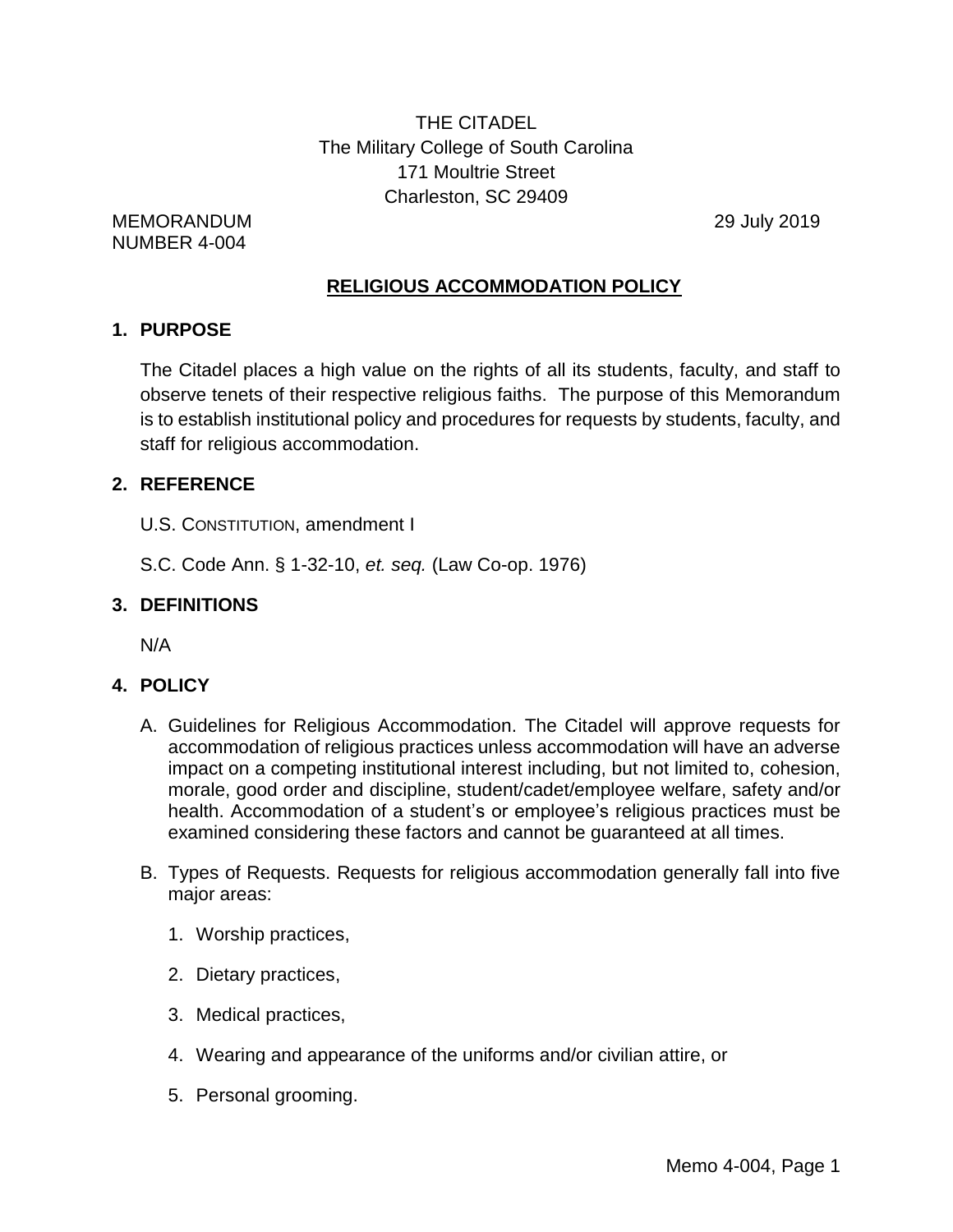- C. Procedure for Requesting Accommodation.
	- 1. Corps of Cadets.
		- a. A cadet request for accommodation (see  $\frac{\text{Annex A}}{\text{Anlex A}}$ ) shall specifically state:
			- 1) In the case of a Fourth Class cadet worship accommodation, a statement explaining why the currently available campus services are not sufficient.
			- 2) The existing procedure or practice for which accommodation is requested (e.g. "Accommodation to the Uniform Policy concerning...),
			- 3) The requested accommodation,
			- 4) The specific faith/religious tenet that requires the accommodation, and to the extent possible, religious doctrines and documents supporting the request, and
		- b. Chaplain Interview. The Citadel Chaplain will interview the cadet concerning the request for accommodation. A memorandum to the commandant of cadets, stating this interview occurred will normally accompany the request and address the religious basis of the cadet's request. The Chaplain is not required to recommend approval or disapproval, but may do so if desired. Memoranda from other pastors or campus ministers may accompany the requests as optional attachments, but do not meet this requirement for interview by The Citadel Chaplain.
		- c. Commandant Approval. Cadets will submit requests for religious accommodation through their chain of command to the Office of the Commandant. The Commandant will approve or disapprove the request in writing after review of the chaplain's memorandum. To the degree possible, the Commandant will respond to requests for religious accommodation within ten (10) working days of receipt.
	- 2. Non-cadet students. Since non-cadet students are civilian-attired, they may wear garments in compliance with their religious practices, consistent with The Citadel's professional dress standards.
		- a. A non-cadet student request for accommodation (see [Annex A\)](http://www.citadel.edu/root/images/policies/religious-accommodation-request-annex-a.pdf) shall specifically state:
			- 1) The existing procedure or practice for which accommodation is requested (e.g. "Accommodation to the Professional dress code ....),
			- 2) The requested accommodation, and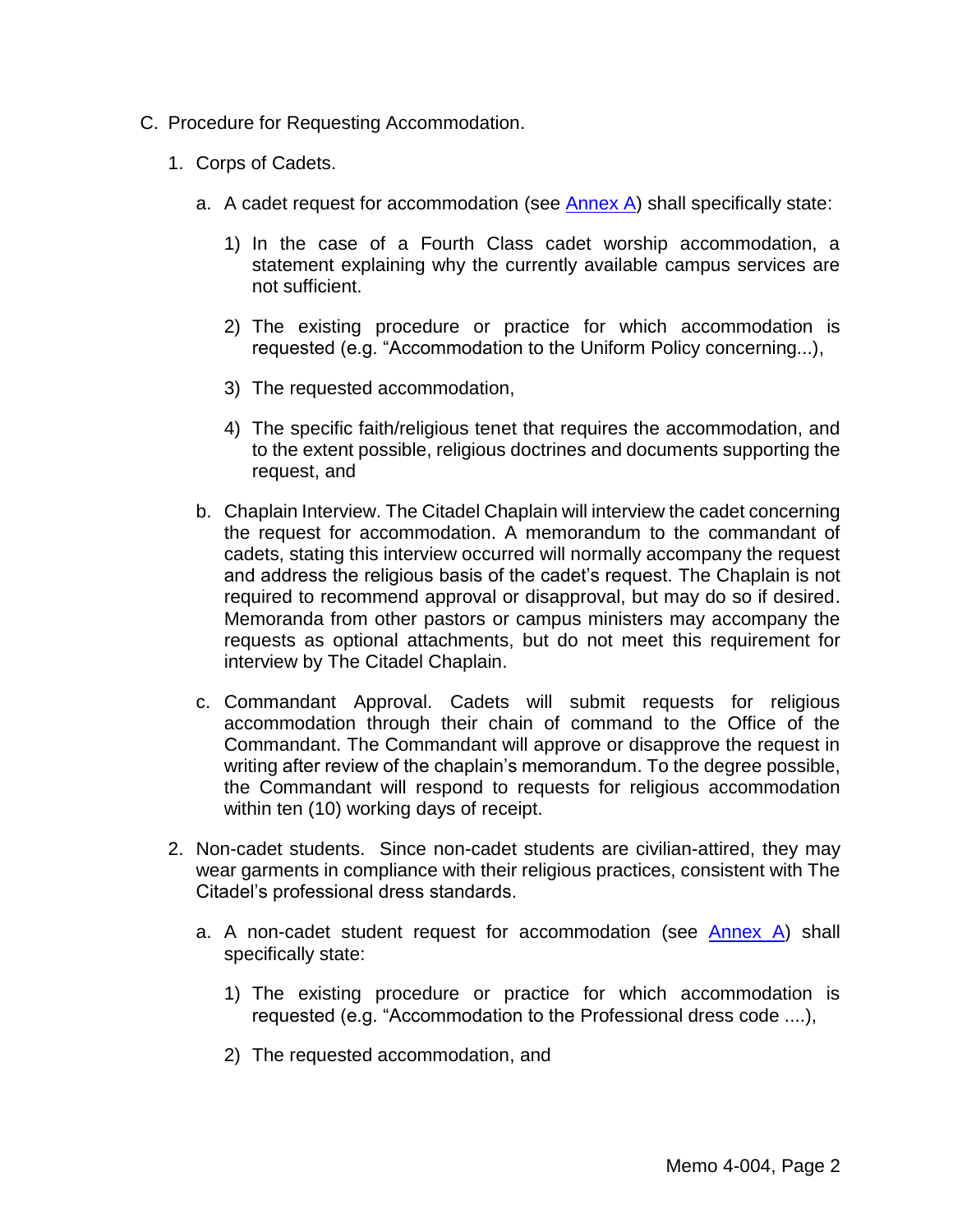- 3) The specific faith/religious tenet that requires the accommodation, and to the extent possible, religious doctrines and documents supporting the request.
- b. Chaplain Interview. The Citadel Chaplain will interview the student concerning the request for accommodation. A memorandum to the Provost, stating this interview occurred will normally accompany the request and address the religious basis of the cadet's request. The Chaplain is not required to recommend approval or disapproval, but may do so if desired. Memoranda from other pastors or campus ministers may accompany the requests as optional attachments, but do not meet this requirement for interview by The Citadel Chaplain.
- c. Provost Approval. Non-cadet students will submit requests for religious accommodation to the Office of the Provost. The Provost will approve or disapprove the request in writing after review of the Chaplain's memorandum. To the degree possible, the Provost will respond to requests for religious accommodation within ten (10) working days of receipt.
- 3. Faculty and Staff (see [Annex A](http://www.citadel.edu/root/images/policies/religious-accommodation-request-annex-a.pdf) for Religious Accommodation Request Form).
	- a. Faculty and staff in uniform will follow the guidelines outlined in the Wear [and Appearance of Military Uniforms, Civilian Clothing and Departmental](http://www.citadel.edu/root/images/policies/wear-and-appearance-of-military-uniforms-civilian-clothing-and-dept-uniforms-policy.pdf)  [Uniforms Policy.](http://www.citadel.edu/root/images/policies/wear-and-appearance-of-military-uniforms-civilian-clothing-and-dept-uniforms-policy.pdf)
	- b. Civilian-attired faculty and staff may wear garments in compliance with their religious practices, consistent with The Citadel's professional dress standards outlined in the [Wear and Appearance of Military Uniforms,](http://www.citadel.edu/root/images/policies/wear-and-appearance-of-military-uniforms-civilian-clothing-and-dept-uniforms-policy.pdf)  [Civilian Clothing and Departmental Uniforms Policy.](http://www.citadel.edu/root/images/policies/wear-and-appearance-of-military-uniforms-civilian-clothing-and-dept-uniforms-policy.pdf)
	- c. Chaplain Interview. The Citadel Chaplain may interview the faculty or staff concerning a request for accommodation. A memorandum to the Director of Human Resources, stating this interview occurred will normally accompany the request and address the religious basis of the employee's request. The Chaplain is not required to recommend approval or disapproval, but may do so if desired. Memoranda from other pastors or campus ministers may accompany the requests as optional attachments, but do not meet this requirement for interview by The Citadel Chaplain.
	- d. Director of Human Resources Approval. Employees will submit requests for religious accommodation to the Human Resources Office. The Director of Human Resources will approve or disapprove the request in writing after review of the Chaplain's memorandum. To the degree possible, the Director of Human Resources will respond to requests for religious accommodation within ten (10) working days of receipt.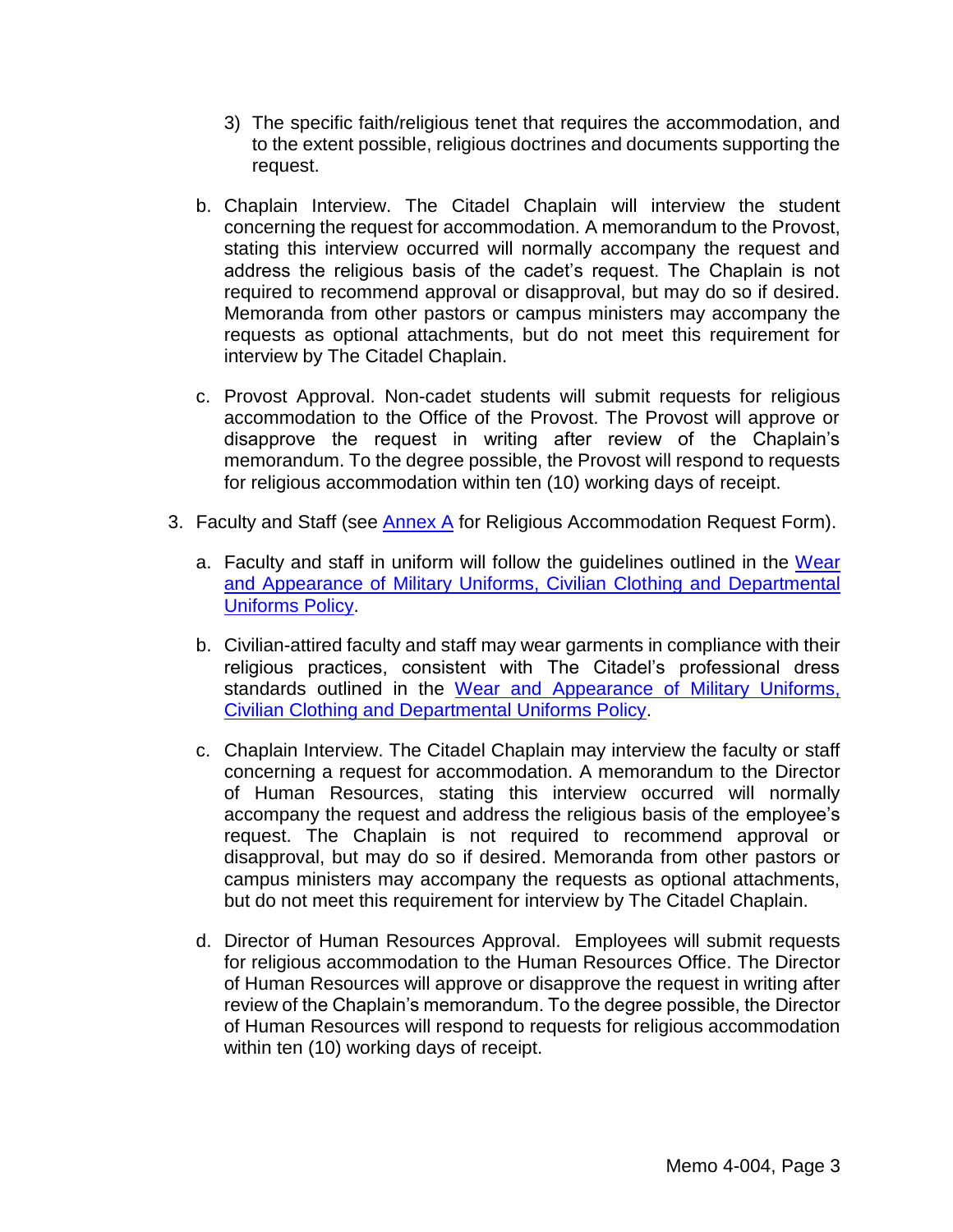## **5. COMPLIANCE**

Non-compliance with this policy may result in disciplinary action if a violation of college regulations occurs.

### **6. NOTES**

### **A. Dates of official enactment and amendments:**

Approved by the Commandant on 29 July 2019

### **B. Responsible Department:**

Religious Activities

### **C. Responsible Official:**

Chaplain to the Corps of Cadets

### **D. Cross References**

[White Book,](http://www.citadel.edu/root/images/commandant/white-book.pdf) Organizations, Functions, and Standard Operating Procedures, Chapter 4, Cadet Organizations, Club Sports, & Religious Activities

[Blue Book,](http://www.citadel.edu/root/images/commandant/blue-book.pdf) Regulations for the South Carolina Corps of Cadets, Chapter 2, Cadet Life

[Summerall Chapel Events](http://www.citadel.edu/root/chapel-events) - The Citadel – Charleston

[Wear and Appearance of Military Uniforms, Civilian Clothing and Departmental](http://www.citadel.edu/root/images/policies/wear-and-appearance-of-military-uniforms-civilian-clothing-and-dept-uniforms-policy.pdf)  [Uniforms Policy](http://www.citadel.edu/root/images/policies/wear-and-appearance-of-military-uniforms-civilian-clothing-and-dept-uniforms-policy.pdf)

### **7. RESCISSION**

Memo 2-20, Religious Accommodation Policy, dated 16 August 2010 and all previous versions are rescinded.

### **8. REVIEW**

Review on a biennial basis.

FOR THE PRESIDENT:

//Signed, EFP, 29 July 2019// OFFICIAL EUGENE F. PALUSO Captain, USN, Retired Commandant